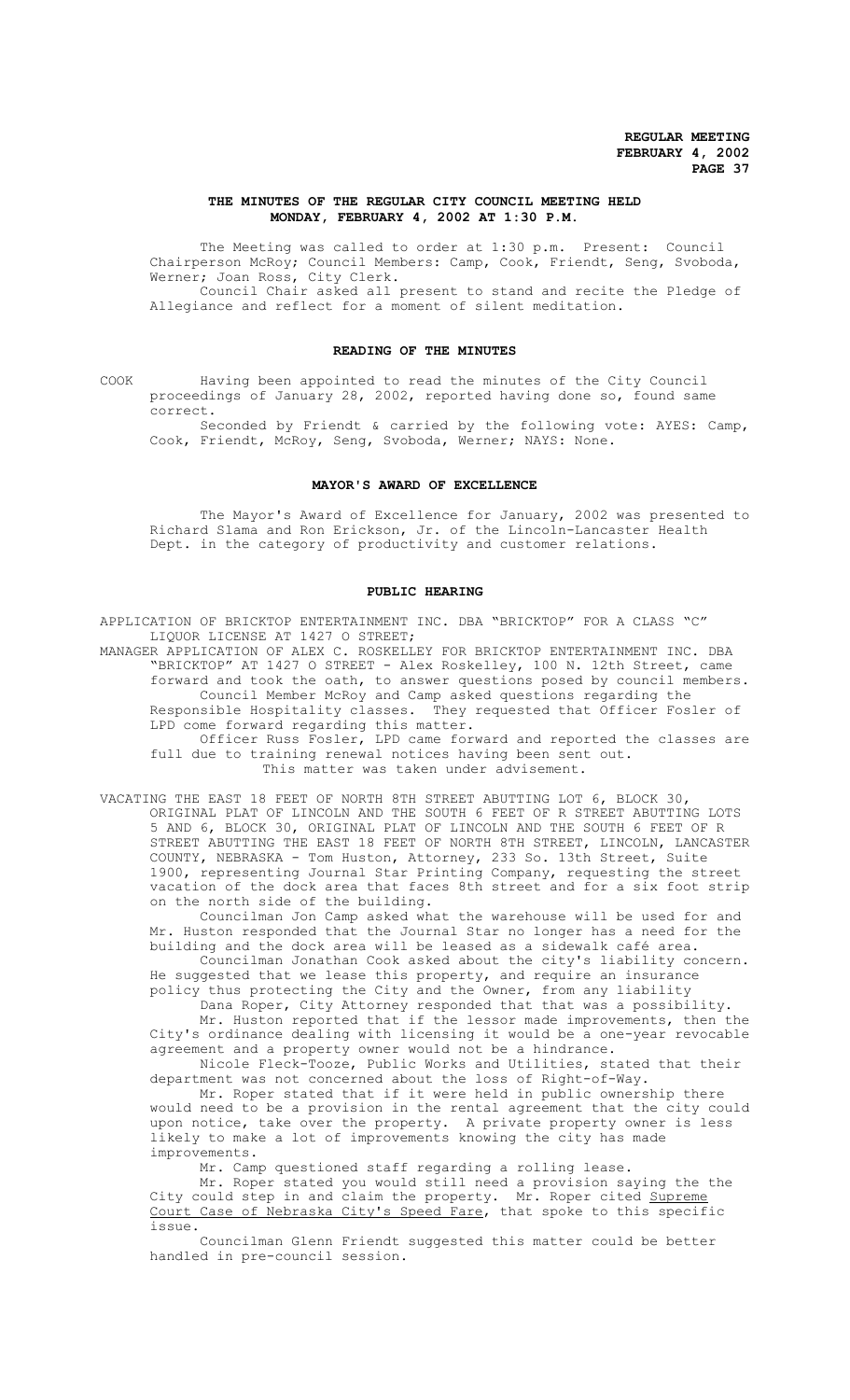Jason Reynolds of Planning Staff was asked to come forward and answer the question about how this would impact parking. Mr. Reynolds reported that since this was a dock area, no parking is accessible. This matter was taken under advisement.

APPROVING THE USE OF PUBLIC RIGHT-OF-WAY BY GALAXY FOR THE INSTALLATION OF BURIED FIBER OPTIC CABLE IN 11TH STREET AND IN THE ALLEY BEHIND 1155 Q STREET TO CONNECT AN EXISTING VAULT 120 FEET SOUTH OF O STREET TO THE ALLEY BETWEEN P AND Q STREETS - Joe Dixon, 2022 Kentucky Drive, York, NE came forward in support of this bill.

This matter was taken under advisement.

AUTHORIZING THE COOKIE COMPANY TO OCCUPY A PORTION OF THE PUBLIC RIGHT-OF-WAY AT 138 N. 12TH STREET FOR USE AS A SIDEWALK CAFÉ - Hans Wanamaker, 1617 Nemaha Street, came forward in support of this application for a sidewalk vendor permit and to show his grill walker machine to Council members.

Councilman Camp expressed his concerns regarding this being a competitive business and how do other food servers feel regarding Hans not having to pay rent.

Carole Eddins, Urban Development Dept., came forward to express her support of this and stated that he has complied with every aspect of the ordinance.

This matter was taken under advisement.

SPECIAL PERMIT 1629D - APPLICATION OF WHITEHEAD OIL TO PERMIT A GROUND SIGN AT THE NORTHEAST CORNER OF SOUTH 27TH STREET AND PORTER RIDGE ROAD - Mark Hunzeker, Attorney, 530 S. 13th St., Suite B, representing Whitehead Oil Co. came forward to request a special permit for the placement of a second sign on this location.

Councilman Jonathan Cook asked who drew up the original plans. Brian Carstens, 601 Old Cheney Road, Suite C, came forward to answer questions and stated that they didn't check the plans and was copied over from another source and the two sign envelopes were on this originally.

Jason Reynolds, Planning Staff, came forward to answer questions posed by council.

Discussion by Council members followed.

Dana Roper, City Attorney, came forward to answer questions. Councilman Terry Werner asked if that was a common practice of the

Planning Dept. to approve two signs and if the Police Dept. concerns had been addressed. Jason Reynolds, Planning Staff, responded that in the future these

drafts will be looked at more carefully, but the normal course of design allows one sign, depending on the zone. He also reported that the placement of the signs had been moved outside the critical site triangle. He explained that the Planning Director is not empowered to modify the sign ordinance.

Mr. Hunzeker came forward for rebuttal.

This matter was taken under advisement.

# **\*\* END OF PUBLIC HEARING \*\***

## **COUNCIL ACTION**

### **LIQUOR RESOLUTIONS**

APPLICATION OF BRICKTOP ENTERTAINMENT INC. DBA "BRICKTOP" FOR A CLASS "C" LIQUOR LICENSE AT 1427 O STREET - CLERK read the following resolution, introduced by Jon Camp, who moved its adoption for approval: A-81330 BE IT RESOLVED by the City Council of the City of Lincoln,

Nebraska:

That after hearing duly had as required by law, consideration of the facts of this application, the Nebraska Liquor Control Act, and the pertinent City ordinances, the City Council recommends that the application of Bricktop Entertainment Inc. dba

"Bricktop" for a Class "C" liquor license at 1427 O Street, Lincoln,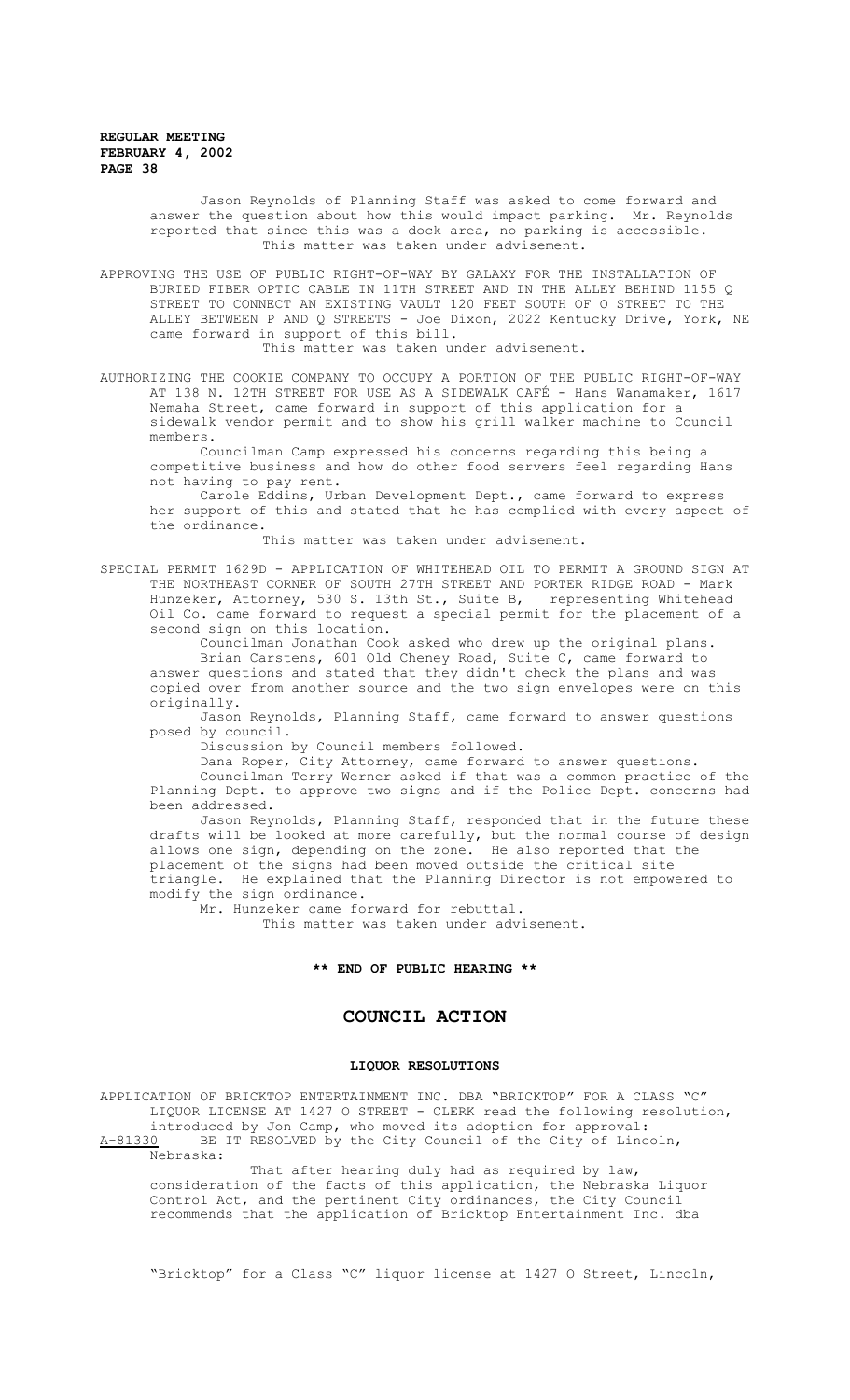Nebraska, for the license period ending October 31, 2002, be approved with the condition that the premise complies in every respect with all city and state regulations. The City Clerk is directed to transmit a copy of this resolution to the Nebraska Liquor Control Commission. Introduced by Jon Camp

Seconded by Seng & carried by the following vote: AYES: Camp, Cook, Friendt, McRoy, Seng, Svoboda, Werner; NAYS: None.

MANAGER APPLICATION OF ALEX C. ROSKELLEY FOR BRICKTOP ENTERTAINMENT INC. DBA "BRICKTOP" AT 1427 O STREET - CLERK read the following resolution,

introduced by Jon Camp, who moved its adoption for approval:<br>A-81331 WHEREAS, Bricktop Entertainment Inc. dba "Bricktop" lo WHEREAS, Bricktop Entertainment Inc. dba "Bricktop" located at 1427 O Street, Lincoln, Nebraska has been approved for a Retail Class "C" liquor license, and now requests that Alex C. Roskelley be named manager;

WHEREAS, Alex C. Roskelley appears to be a fit and proper person to manage said business.

NOW, THEREFORE, BE IT RESOLVED by the City Council of the City of Lincoln, Nebraska:

That after hearing duly had as required by law, consideration of the facts of this application, the Nebraska Liquor Control Act, and the pertinent City ordinances, the City Council recommends that Alex C. Roskelley be approved as manager of this business for said licensee. The City Clerk is directed to transmit a copy of this resolution to the Nebraska Liquor Control Commission.

Introduced by Jon Camp Seconded by Seng & carried by the following vote: AYES: Camp, Cook, Friendt, McRoy, Seng, Svoboda, Werner; NAYS: None.

#### **ORDINANCES - 2ND READING - NONE**

- CHANGE OF ZONE 3348 AMENDING TITLE 27 OF THE LINCOLN MUNICIPAL CODE TO CHANGE REFERENCES FROM "COMMUNITY SEWAGE SYSTEM" AND "INDIVIDUAL SEWAGE DISPOSAL SYSTEM" TO "COMMUNITY WASTEWATER WORKS" AND "ON-SITE WASTEWATER TREATMENT SYSTEM" TO BE CONSISTENT WITH RECENT AMENDMENTS TO TITLE 24 - CLERK read an ordinance, introduced by Glenn Friendt, Amending Title 27 of the Lincoln Municipal Code to change references from "community sewage system" and "individual sewage disposal system" to "community wastewater works" and "on-site wastewater treatment system" to be consistent with recent amendment to Title 24, the second time.
- VACATING THE EAST 18 FEET OF NORTH 8TH STREET ABUTTING LOT 6, BLOCK 30, ORIGINAL PLAT OF LINCOLN AND THE SOUTH 6 FEET OF R STREET ABUTTING LOTS 5 AND 6, BLOCK 30, ORIGINAL PLAT OF LINCOLN AND THE SOUTH 6 FEET OF R STREET ABUTTING THE EAST 18 FEET OF NORTH 8TH STREET, LINCOLN, LANCASTER COUNTY, NEBRASKA - CLERK read an ordinance, introduced by Glenn Friendt, vacating the east 18 feet of North 8th Street abutting Lot 6, Block 30, Original Plat of Lincoln and the south 6 feet of R Street abutting Lots 5 and 6, Block 30, Original Plat of Lincoln and the south 6 feet of R Street abutting the east 18 feet of North 8th Street, Lincoln, Lancaster County, Nebraska, the second time.
- AMENDING THE CORPORATE LIMITS OF THE CITY BY ANNEXING APPROXIMATELY 44.58 ACRES OF PROPERTY GENERALLY LOCATED AT SOUTH 80TH STREET MIDWAY BETWEEN PINE LAKE ROAD AND OLD CHENEY ROAD - PRIOR to reading,
- COOK Moved to have public hearing continued and action next week. Seconded by Friendt & carried by the following vote: AYES: Camp, Cook, Friendt, McRoy, Seng, Svoboda, Werner; NAYS: None.
- CLERK Read an ordinance, introduced by Glenn Friendt, amending the corporate limits of the City by annexing approximately 44.58 acreage of property generally located at South 80th Street midway between Pine Lake Road and Old Cheney Road, the second time.

#### **RESOLUTIONS**

APPROVING THE USE OF PUBLIC RIGHT-OF-WAY BY GALAXY FOR THE INSTALLATION OF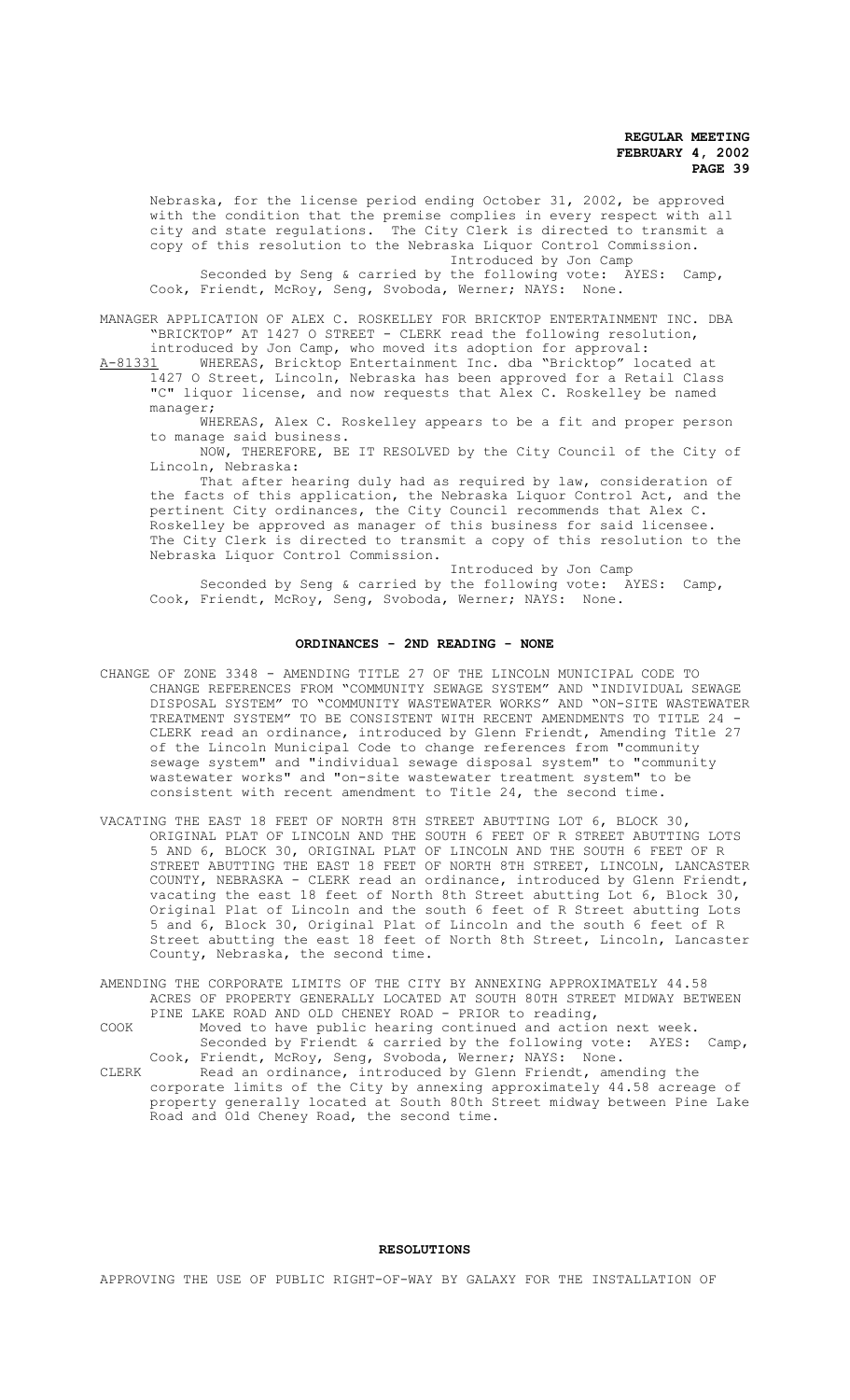BURIED FIBER OPTIC CABLE IN 11TH STREET AND IN THE ALLEY BEHIND 1155 Q STREET TO CONNECT AN EXISTING VAULT 120 FEET SOUTH OF O STREET TO THE ALLEY BETWEEN P AND Q STREETS - CLERK read a resolution, introduced by Coleen Seng, who moved its adoption:

A-81332 WHEREAS, Galaxy Network Services has submitted an application for a permit to use the public right-of-way in 11th Street and in the alley behind 1155 Q Street to connect an existing vault 120 feet south of O Street to the alley between P and Q Streets for the purpose of installing fiber optic cable; and

WHEREAS, said applicant has submitted a letter of application and a site plan which are attached hereto, marked as Exhibit "A" and Exhibit "B" respectively, and made a part of this resolution by reference, to use the public right-of-way as above described; and

WHEREAS, said applicant has complied with all of the provisions of Chapter 14.53 of the Lincoln Municipal Code pertaining to such use. NOW, THEREFORE, BE IT RESOLVED by the City Council of the City of Lincoln, Nebraska:

That the aforesaid application of Galaxy Network Services, hereinafter referred to as Permittee, to use the public right-of-way in 11th Street and in the alley between P and Q Streets as shown on Exhibit "B", for the purpose of installing fiber optic cable be granted as a privilege only by virtue of and subject to strict compliance with the site plan, the letter of application, and the following terms and conditions, to wit:<br>1. That the

That the permission herein granted is subject to all the terms and conditions of Chapter 14.53 of the Lincoln Municipal Code including those provisions relating to the posting of a continuing bond in the amount of \$5,000 and the filing of a certificate of insurance evidencing a commercial or comprehensive general liability policy, or an acceptable substitute policy form, with a minimum combined single limit of \$500,000 aggregate for any one occurrence and naming the City as additional insured.

2. The work shall be constructed in accordance with plans and specifications approved by the Department of Public Works and Utilities. The cable, where it is underground, shall be laid to a minimum depth of 3½ feet from the top of the cable to the surface of the ground. All land surfaces and all pavement shall be restored to their original condition after the work is completed on each segment of the project. "As built" drawings shall be furnished to the City by the Permittee to show the precise locations, depths, and nature of all materials installed in accordance with the permit. The City shall have the right at any time when, in its judgment, it becomes necessary or advisable to require a change of location of said cable as a matter of safety, or on account of change of grade, resurfacing, repair, reconstruction of any street, alley, sidewalk, or other public ground, or the construction of any structure thereon, or for any other reason, all of which shall be done at the cost and expense of the Permittee in a good and workmanlike manner.<br>3.

The Permittee shall pay to the City an annual rental for the use and occupancy of the space beneath said public street occupied by such use which rental shall be 5 percent of the annual gross revenues derived from the usage of such permitted cable. Gross revenues shall be defined in the same manner as provided in Section 5.16.040.

Said rental payments shall be made to the City Treasurer and shall be due and payable on the 1st day of October of each year; provided however, the amount of the initial payment required hereunder shall be pro-rated from the date when the permit is issued to the 1st day of October of the next year and payments shall be due and payable on October 1st thereafter. Rent shall become delinquent on the 1st day of December of each year and such delinquent rent shall bear interest at the rate of one percent per month until paid and if such rent is not paid for six months or more after such delinquent date, a penalty of five percent shall be added thereto in addition to said interest.<br>4. The use of the public way berein granted and the term

The use of the public way herein granted and the terms and conditions of this resolution shall be binding and obligatory upon the above-named Permittee, its successors and assigns.<br>5. Anv additions, changes, modifications,

Any additions, changes, modifications, amendments of the uses permitted herein shall require a new permit or other authorization.

6. That within 30 days from the adoption of this resolution, and before commencing any construction under the provisions hereof, the above-named Permittee shall file an unqualified written acceptance of all the terms and conditions of this resolution with the City Clerk. Failure to do so will be considered a rejection hereof and all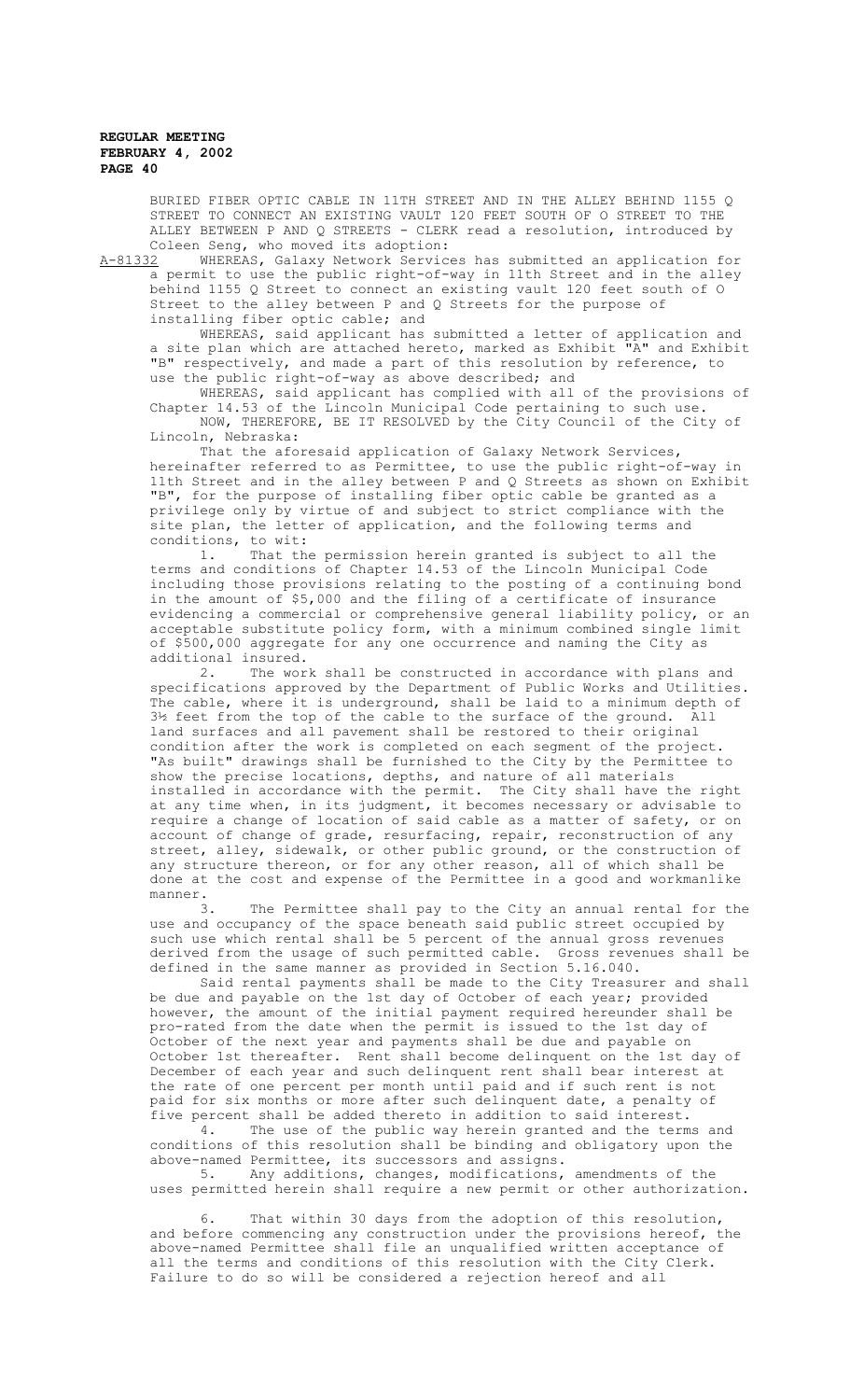privileges and authorities hereunder granted shall thereupon ipso facto terminate.

The Permittee shall, within thirty days after written demand, reimburse the City for all direct and indirect costs and expenses, as provided in Section 14.53.070, in connection with the issuance and review of this permit.

The Permittee shall sign and return the City's letter of acceptance to the City Clerk prior to commencing any work in the public right-of-way.

Introduced by Coleen Seng Seconded by Cook & carried by the following vote: AYES: Camp, Cook, Friendt, McRoy, Seng, Svoboda, Werner; NAYS: None.

APPOINTING JAMES HEWITT TO THE NEBRASKA CAPITOL ENVIRONS COMMISSION FOR A THREE-YEAR TERM EXPIRING JANUARY 9, 2005 - CLERK read a resolution, introduced by Coleen Seng, who moved its adoption:

A-81333 BE IT RESOLVED by the City Council of the City of Lincoln, Nebraska:

That the appointment of James Hewitt to the Nebraska Capitol Environs Commission for a three-year term expiring January 9, 2005 is hereby approved.

Introduced by coleen Seng Seconded by Camp & carried by the following vote: AYES: Camp, Cook, Friendt, McRoy, Seng, Svoboda, Werner; NAYS: None.

APPOINTING KEVIN BROWN TO THE MULTICULTURAL ADVISORY COMMITTEE TO FILL AN UNEXPIRED TERM EXPIRING SEPTEMBER 18, 2002 - CLERK read a resolution, introduced by Coleen Seng, who moved its adoption:

A-81334 BE IT RESOLVED by the City Council of the City of Lincoln, Nebraska:

That the appointment of Kevin Brown to the Multicultural Advisory Committee to fill an unexpired term expiring September 18, 2002 is hereby approved.

Introduced by Coleen Seng Seconded by Camp & carried by the following vote: AYES: Camp, Cook, Friendt, McRoy, Seng, Svoboda, Werner; NAYS: None.

AUTHORIZING THE COOKIE COMPANY TO OCCUPY A PORTION OF THE PUBLIC RIGHT-OF-WAY AT 138 N. 12TH STREET FOR USE AS A SIDEWALK CAFÉ - CLERK read a resolution, introduced by Coleen Seng, who moved its adoption:

A-81335 WHEREAS, Elizabeth Wanamaker on behalf of Hansen Werner Inc. dba The Cookie Company ("The Cookie Company") has submitted an application for a Sidewalk Café Permit to use a portion of the public right-of-way of N. 12th Street adjacent to The Cookie Company at 138 N. 12th Street as a sidewalk café; and

WHEREAS, the applicant is willing to comply with all of the provisions of Chapter 14.50 of the Lincoln Municipal Code pertaining to such use; and

WHEREAS, the application has been reviewed by the Planning Department, the Public Works and Utilities Department, and the Urban Design Committee, each of which has submitted a report in conformance with § 14.50.050 of the Lincoln Municipal Code.

NOW, THEREFORE, BE IT RESOLVED by the City Council of the City of Lincoln, Nebraska:

That the application of The Cookie Company hereinafter referred to as "Permittee", to operate a sidewalk café in a portion of the public right-of-way of N. 12th Street adjacent to The Cookie Company at 138 N. 12th Street is hereby approved conditioned upon such use conforming to the application which is attached hereto as Exhibit "A", the site plan which is attached hereto as Exhibit "B", the provisions of Chapter 14.50 of the Lincoln Municipal Code and the following express terms, conditions, and requirements:

1. This permit authorizes a "Grillwalker"/sidewalk café within the permit area as shown on the site plan.

Permittee shall maintain a clear, unobstructed passageway entirely across the frontage of the property occupied by the Permittee parallel to the line of the street and generally in the line of pedestrian traffic as shown on the site plan.

3. The space to be occupied by this use shall only be used for the activity or activities specified on the permit and in accordance with all applicable regulations.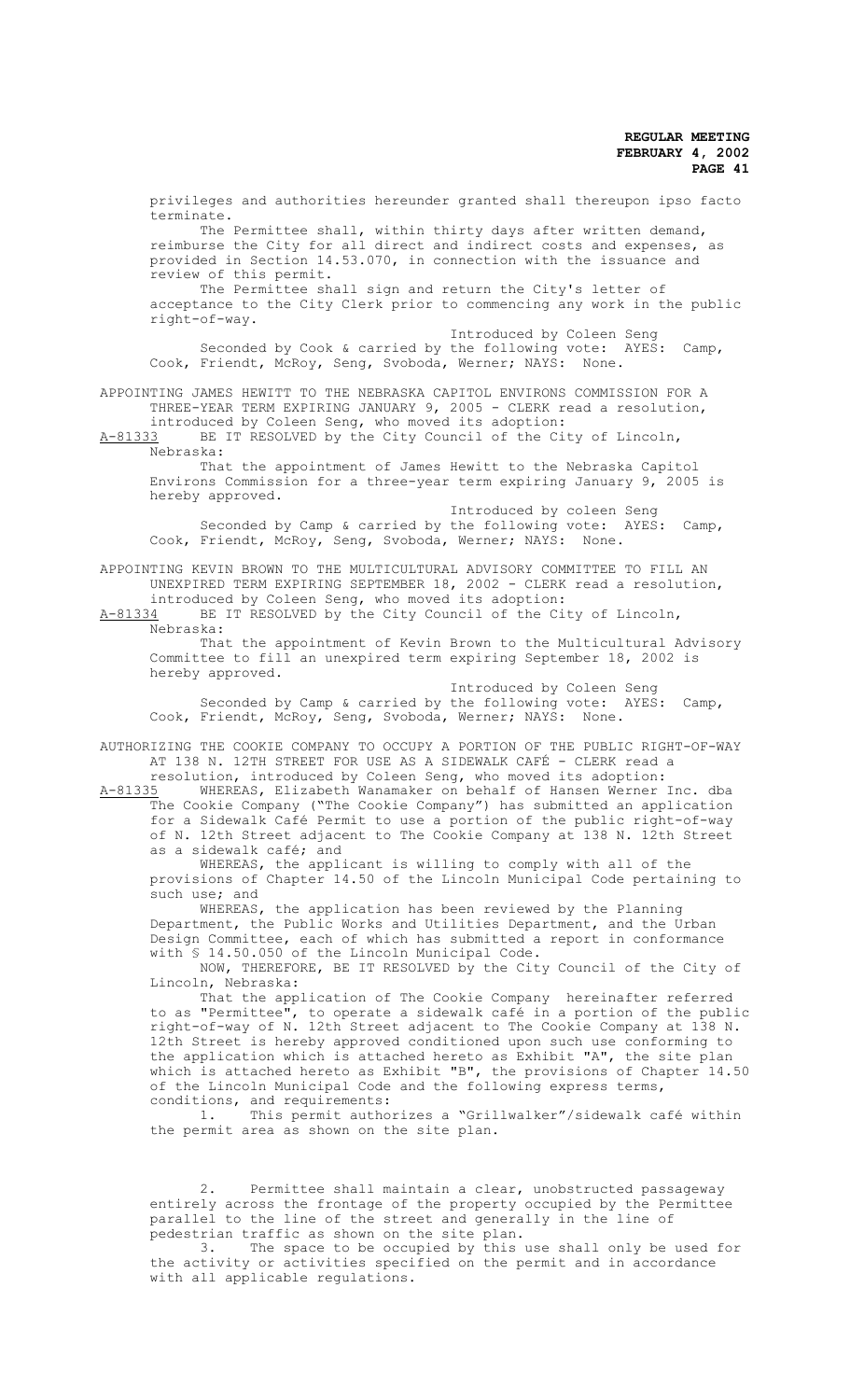4. Such use is temporary and the Permittee by the granting of this permit, acquire no right, title, or interest in the space permitted to be used.<br> $5.$ 

The City Council may require such space to be vacated, restored to its prior condition upon demand, and its use discontinued, with no recourse against the City for any loss or damage occasioned thereby. If any such space is not vacated and restored to its prior condition and such use not discontinued by the time specified, the City may remove from such space any property left thereon at the risk and expense of the Permittee and restore such space to its prior condition at the expense of the Permittee.<br>6. The Permittee shall

The Permittee shall promptly remove any litter deposited on or in the vicinity of the space used by the Permittee resulting from the activity or activities conducted by the Permittee.

7. The Permittee shall at all times conduct its use of the space in an orderly fashion and in such a manner as to protect the public health and safety.

8. Such space shall be used for business purposes by Permittee only between the hours of 11:30 a.m. to 2:00 p.m. Monday through Friday, and 11:30 p.m. Friday through 1:30 a.m. Saturday and 11:30 p.m. Saturday through  $1:30$  a.m. Sunday.<br>9 The Permittee

The Permittee shall comply with all health and sanitation regulations.

10. The permit issued pursuant to this section is a personal privilege and may not be transferred or alienated voluntarily or involuntarily.

11. Where exigent circumstances exist and a police officer or other authorized officer or employee of the City gives notice to Permittee to temporarily move from a location, Permittee shall comply with the notice. Exigent circumstances shall include, but not be limited to, unusually heavy pedestrian vehicular traffic, existence of any obstructions in the public space at or near such location, an accident, fire, or other emergency situation at or near such location, or parade, demonstration, or other such event or occurrence at or near such location.

12. Permittee shall not sound or permit the sounding of any signal from any stationery bell, chime, siren, whistle, or device for non-emergency purposes or use or operate any loud speaker, public address system, radio, sound amplifier, or similar device which may be heard beyond 50 feet from its source.

13. No advertising shall be permitted on or in the sidewalk café except to identify the product or vendor and shall in all respects comply with the provisions of Titles 22 and 27 of the Lincoln Municipal Code regulating signage.<br>14. Any umbrella.

Any umbrella, canopy, or similar device within the permit area shall be no more than 6½ feet above ground level.

15. The sidewalk café shall be located only in the exact location described in the approved application, and the approved furnishings may not be modified or substituted.<br>16. The Permittee shall at all times ma

The Permittee shall at all times maintain public liability insurance in the form of a commercial or comprehensive general liability policy, or an acceptable substitute policy form as permitted by the City Attorney, with a minimum combined single limit of \$500,000 aggregate for any one occurrence, and shall at all times keep on file with the City Clerk a current certificate of insurance signed by a qualified agent of an insurance company licensed to do business in the State of Nebraska evidencing the existence of valid and effective policies of insurance naming the City as an additional insured for the coverage required above, the limits of each policy, the policy number, the name of the insurer, the effective date and expiration date of each policy, the

deductibles or self-insurance retainers of each policy, and a copy of an endorsement placed on each policy requiring 30 days notice by mail to the City Clerk before the insurer may cancel the policy for any reason, and upon request of the City Clerk or the City Attorney, a copy of any endorsements placed on such policies or the declarations page of such policies. Any termination or elapse of such insurance shall automatically revoke this permit.

17. This permit shall expire on the 31st day of May following its issuance, but renewal of the permit may be made for one-year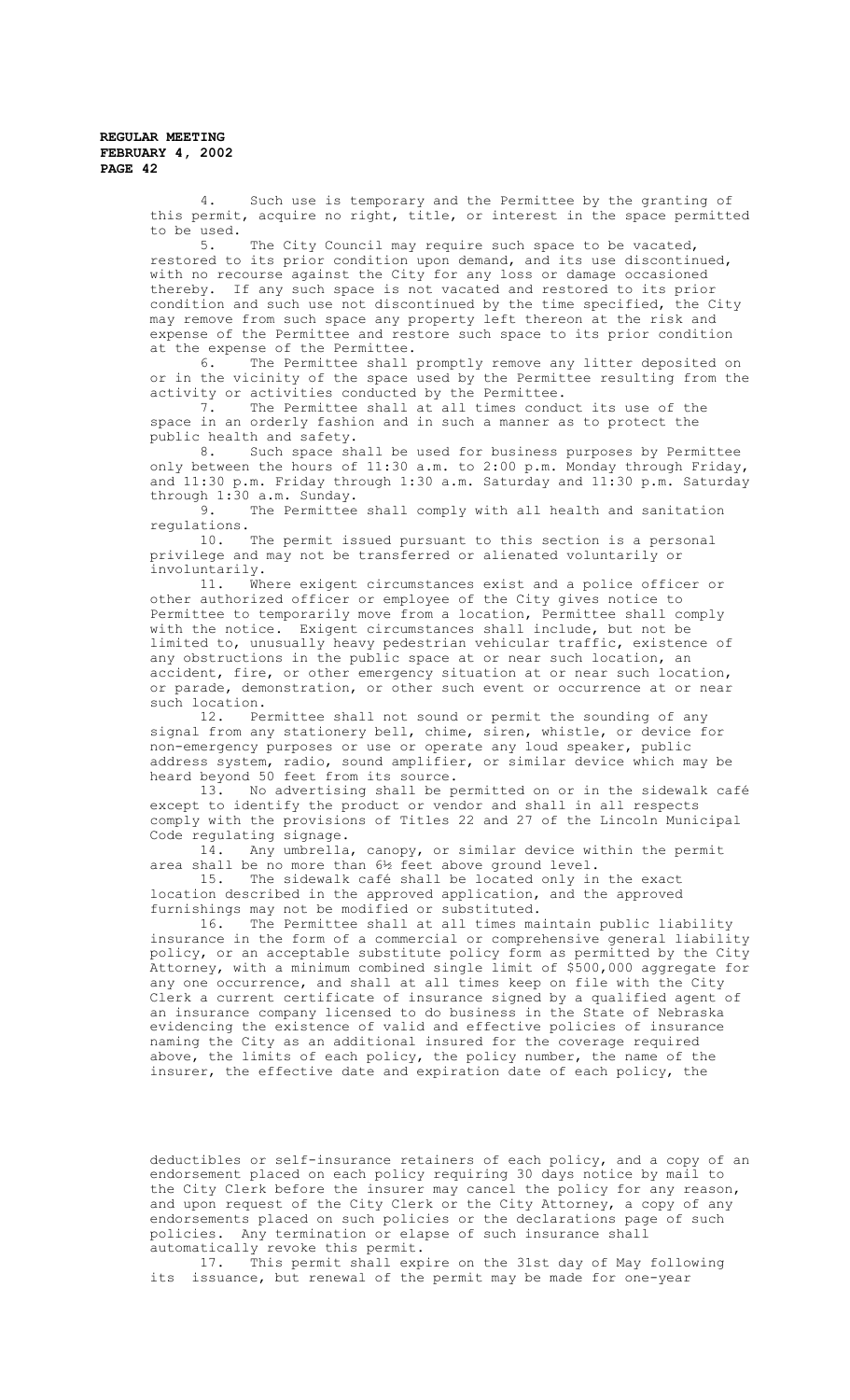periods by application to the City Clerk and payment of the annual permit fee as set forth in Chapter 14.50 and the payment of the rental for the use or occupation of the space computed as follows: \$.25 per annum for each square foot of the permit area (55.25 square feet) for an annual rental of \$13.81; provided, however, said rental may be increased for future years by action of the City Council.

18. That within thirty (30) days from the adoption of this resolution, and before commencing any construction under the provisions hereof, the above-named applicant shall execute the letter of acceptance attached hereto and marked as Exhibit "C". Failure to do so will be considered a rejection hereof and all privileges and authorities hereunder granted shall thereupon ipso facto terminate.

Introduced by Coleen Seng Seconded by Camp & carried by the following vote: AYES: Camp, Cook, Friendt, McRoy, Seng, Svoboda, Werner; NAYS: None.

ACCEPTING THE REPORT OF NEW AND PENDING CLAIMS AGAINST THE CITY AND APPROVING DISPOSITION OF CLAIMS SET FORTH THEREIN FOR THE PERIOD OF JANUARY 1 -

15, 2002 - CLERK read a resolution, introduced by Coleen Seng, who moved

its adoption:<br>A-81336 BE IT R BE IT RESOLVED by the City Council of the City of Lincoln, Nebraska:

That the claims listed in the attached report, marked as Exhibit "A", dated January 16, 2002, of various new and pending tort claims filed against the City of Lincoln with the Office of the City Attorney or the Office of the City Clerk, as well as claims which have been disposed of, are hereby received as required by <u>Neb. Rev. Stat.</u> § 13-905 (Reissue 1997). The dispositions of claims by the Office of the City Attorney, as shown by the attached report, are hereby approved:

| DENIED                 |         | ALLOWED       |          |
|------------------------|---------|---------------|----------|
| Debra Christenson      | \$50.00 | Rob Weatherly | \$550.67 |
| Rebecca Hasty          | 90.00   | Mark Becher   | 872.49   |
| * No Amount Specified. |         |               |          |

The City Attorney is hereby directed to mail to the various claimants listed herein a copy of this resolution which shows the final disposition of their claim.

 Introduced by Coleen Seng Seconded by Camp & carried by the following vote: AYES: Camp, Cook, Friendt, McRoy, Seng, Svoboda, Werner; NAYS: None.

SPECIAL PERMIT 1629D - APPLICATION OF WHITEHEAD OIL TO PERMIT A GROUND SIGN AT THE NORTHEAST CORNER OF SOUTH 27TH STREET AND PORTER RIDGE ROAD - CLERK

read a resolution, introduced by Coleen Seng, who moved its adoption:<br>A-81337 WHEREAS, Whitehead Oil Company has submitted an application A-81337 WHEREAS, Whitehead Oil Company has submitted an application designated as Special Permit No. 1629D for authority to amend Special Permit No. 1629 to add an 8 foot tall, 50 square foot ground sign in the required front yard of the gas station/convenience store on property located at the southeast corner of South 27th Street and Porter Ridge Drive, and legally described to wit:

Lot 1 and Outlot "A", South Ridge Village 7th Addition, located in the Northwest Quarter of Section 19, Township 9 North, Range 7 East of the 6th P.M.,

Lancaster County, Nebraska;

WHEREAS, the real property adjacent to the area included within the site plan for this additional ground sign will not be adversely affected; and

WHEREAS, said site plan together with the terms and conditions hereinafter set forth are consistent with the intent and purpose of Title 27 of the Lincoln Municipal Code to promote the public health, safety, and general welfare.

NOW, THEREFORE, BE IT RESOLVED by the City Council of the City of Lincoln, Nebraska:

That the application of Whitehead Oil Company hereinafter referred to as "Permittee", to add an 8 foot tall, 50 square foot ground sign in the required front yard of the gas station/convenience store, on the property legally described above, be and the same is hereby granted under the provisions of Sections 27.63.470 and 27.69.047 of the Lincoln Municipal Code upon condition that construction and operation of said signs be in strict compliance with said application, the site plan, and the following additional express terms, conditions, and requirements: 1. This permit approves 215,000 square feet of commercial uses as shown on the approved site plan and modifies the requirements of §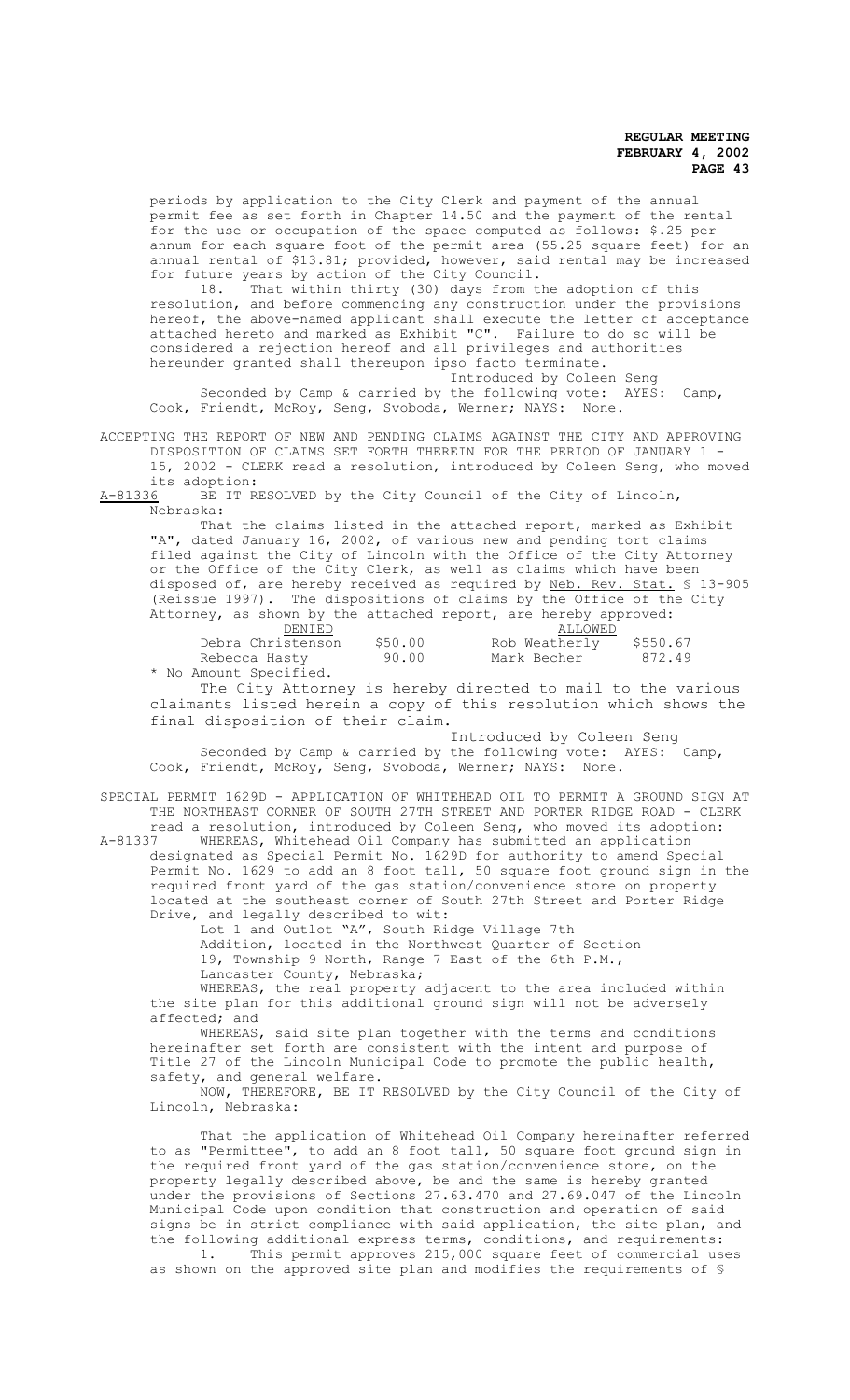> 27.69.047 of the Lincoln Municipal Code to permit an additional 8 foot tall, 50 square foot maximum area ground sign in the required front yard of the gas station/convenience store at the corner of S. 27th Street and Porter Ridge Road.

- 2. Before receiving building permits:
	- a. The Permittee must submit a reproducible final plan, including five copies, approved by the Planning Director.
	- b. The construction plans must conform to the approved plans.

3. Before construction this commercial use, all development and construction must be completed in conformance with the approved plans. 4. All privately-owned improvements, including landscaping, shall be permanently maintained by the owner or lessee.

5. The site plan approved by this permit represents the official approved permit, and shall be the basis for all interpretations of setbacks, yards, locations of structures, location of parking and circulation elements, etc.<br>6. The terms, con

The terms, conditions, and requirements of this resolution shall be binding and obligatory upon the Permittee, its successors, and assigns. The building official shall report violations to the City Council which may revoke the special permit or take such other action as may be necessary to gain compliance.

7. The Permittee shall sign and return the City's letter of acceptance to the City Clerk within 30 days following approval of the special permit, provided, however, said 30-day period may be extended up to six months by administrative amendment. The City Clerk shall file a copy of the resolution approving the special permit and the letter of acceptance with the Register of Deeds, filing fees therefor to be paid in advance by the Permittee.<br>8. The site plan as

The site plan as approved with this Resolution voids and supersedes all previously approved site plans, however all resolutions approving previous permits remain in force unless specifically amended by this resolution.

Introduced by Coleen Seng Seconded by Camp & carried by the following vote: AYES: Camp, Seng, Svoboda, Werner; NAYS: Cook, Friendt, McRoy.

SETTING THE HEARING DATE OF FEBRUARY 25, 2002 AT 5:30 P.M. FOR THE APP. OF BODEGA'S ALLEY INC. DBA BODEGA'S ALLEY FOR A CLASS "C" LIQUOR LICENSE, UPGRADING FROM CLASS "I", AT 1418 "O" STREET - CLERK read a resolution, introduced by Coleen Seng, who moved its adoption:<br>A-81338 BE IT RESOLVED by the City Council, of the C

BE IT RESOLVED by the City Council, of the City of Lincoln, that a hearing date is hereby fixed for <u>Mon., February 25, 2002 at 5:30 p.m.</u> or as soon thereafter as possible in the City council Chambers, County-City Building, 555 S. 10th St., Lincoln, NE, for the purpose of considering the Application of Bodega's Alley, Inc., dba Bodega's Alley for a Class C Liquor License at 1418 "O" Street.

If the Police Dept. is unable to complete the investigation by said time, a new hearing date will be set.

Introduced by Coleen Seng Seconded by Camp & carried by the following vote: AYES: Camp, Cook, Friendt, McRoy, Seng, Svoboda, Werner; NAYS: None.

### **PETITIONS & COMMUNICATIONS**

INFORMAL PETITION TO PAVE THE ALLEY RUNNING NORTH AND SOUTH BETWEEN CLEVELAND AVENUE AND ADAMS STREET FROM 54TH TO 56TH, REQUESTED BY CAROL WORKMAN - CLERK presented said petition which was referred to the Public Works Dept.

THE FOLLOWING HAVE BEEN REFERRED TO THE PLANNING DEPT.:

- Change of Zone 3354 App. of Lisa J. Good to Amend the Zoning district map from R-4 + P to R-2 on property generally located at South 30th & Franklin Streets.
- Special Permit No. 1956 App. of Brian D. Carstens to develop 9 single family acreage lots on property generally located at S. 148th & Yankee Hill Rd.

Special Permit No. 622E - App. of Mark Hunzeker to amend Special Permit #622 to provide for a waiver of maximum height from 35 feet to

36.5 feet on property located at W. "S" Street and Lakeside Drive. Special Permit No. 1833A - App. of Stephen Clymer to amend the Ashley Heights CUP to add dwelling units on property generally located at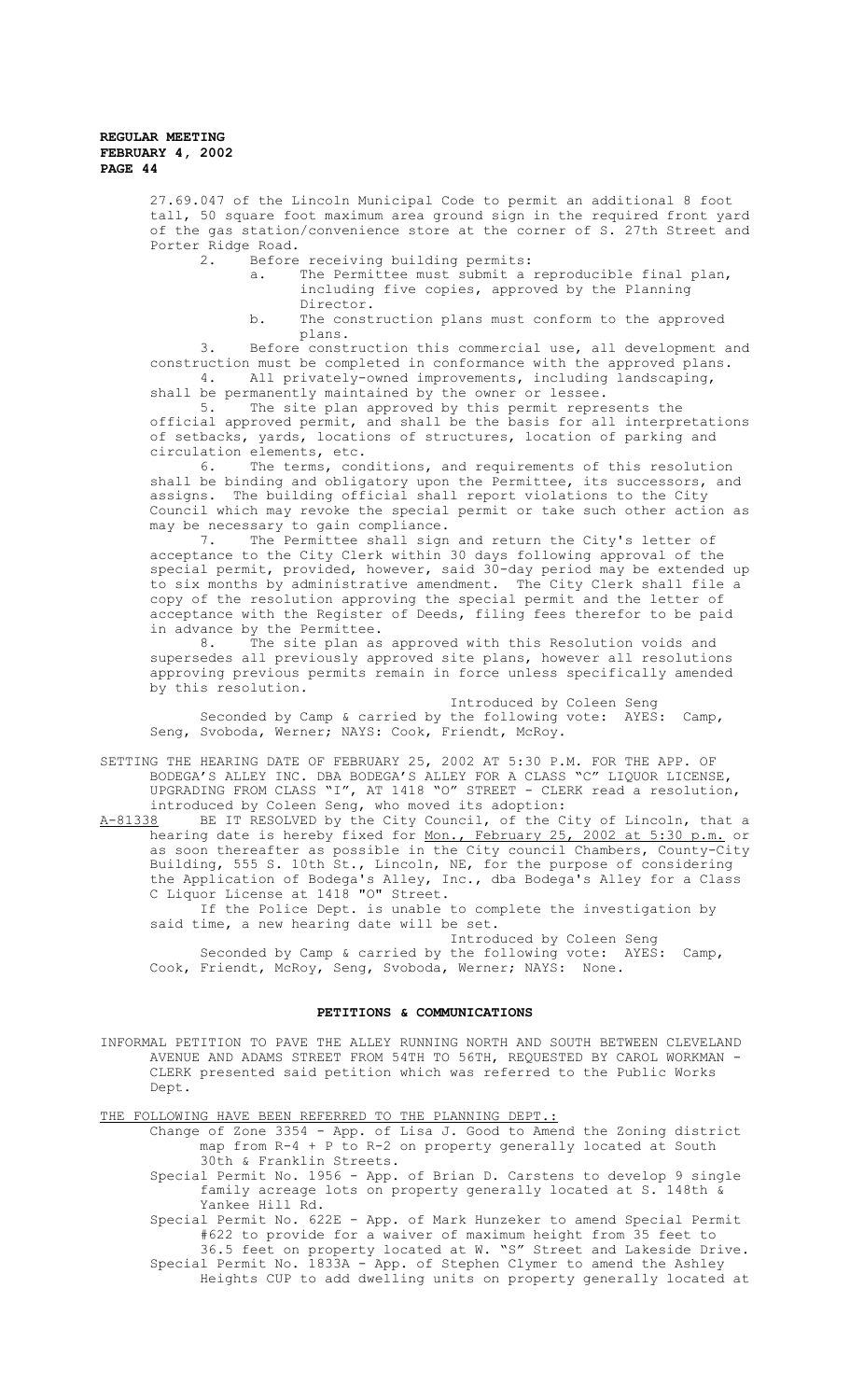N.W. 48th & W. Huntington Ave.

Special Permit No. 1940 - App. of Brian D. Carstens to develop 198 single family lots and one outlot on property generally located at N.W. 56th & Leighton Streets.

Special Permit No. 1953 - App. of Bill Harrison to permit the sale of alcoholic beverages for consumption off the premises on property generally located at 3301 "O" Street.

Special Permit No. 1957 - App. of Jerry Joyce to construct a new domiciliary care facility on property generally located at 7200 Van Dorn Street.

#### **REPORTS OF CITY OFFICERS**

CLERK'S LETTER & MAYOR'S APPROVAL OF ORDINANCES & RESOLUTIONS PASSED ON Jan. 28, 2002 - CLERK presented said report which was placed on file in the Office of the City Clerk.

INVESTMENT OF FUNDS FOR JANUARY 14 - JANUARY 25, 2002 - CLERK read the following resolution, introduced by Glenn Friendt, who moved its

adoption:<br><u>A-81339</u> BE BE IT HEREBY RESOLVED BY THE CITY COUNCIL of the City of Lincoln, Nebraska:

That the attached list of investments be confirmed and approved, and the City Treasurer is hereby directed to hold said investments until maturity unless otherwise directed by the City Council. (Investments for January 14 - January 28, 2002.)

Introduced by Coleen Seng Seconded by Camp & carried by the following vote: AYES: Camp, Cook, Friendt, McRoy, Seng, Svoboda, Werner; NAYS: None.

APPROVING DISTRIBUTION OF FUNDS REPRESENTING INTEREST EARNINGS ON SHORT-TERM INVESTMENTS OF IDLE FUNDS FOR THE MONTH ENDED DECEMBER 31, 2001 FOR \$205,267.24 - CLERK read a resolution, introduced by Coleen Seng, who moved it adoption:

A-81340 BE IT RESOLVED by the City council of the City of Lincoln, Nebraska:

That during the month ended December 31, 2001, \$205,267.24 was earned from short-term investments of "IDLE FUNDS". The same is hereby distributed to the various funds on a pro-rata basis using the balance of each fund and allocating a portion of the interest on the ratio that such balance bears to the total of all funds balances.

Introduced by Coleen Seng Seconded by Svoboda & carried by the following vote: AYES: Camp, Cook, Friendt, McRoy, Seng, Svoboda, Werner; NAYS: None.

REPORT FROM CITY TREASURER OF TELECOMMUNICATIONS OCC. TAX FOR THE MONTH OF Jan.,2001 - Dec., 2001: Airnex Communications, Inc.; Dec., 2001: Shaffer Communications, Inc., Guaranteed Phone Service, Sprint Communication Company Limited Partnership, Global Crossing Telecommunications, Inc., Global Crossing North American Networks, Inc., Global Crossing, Network Billing Systems, L.L.C., Telco Development Group De Inc., Sprint Spectrum, L.P.**,** Excel Telecommunications, Inc.; Alltel Systems of the Midwest, Inc.; Alltel Communications of Nebraska, Inc.; Alltel Nebraska, Inc.; Western Union Communications, Inc.; ATS Mobile Telephone Co., Inc.; ATT Wireless PCS, LLC, and ATT Wireless Services - CLERK presented said report which was placed on file in the Office of the City Clerk. **(20)**

#### **ORDINANCES - 1ST READING**

- VACATING WEST GREENFIELD STREET FROM N.W. 10TH STREET, NORTH 75 FEET, GENERALLY LOCATED NORTH OF N.W. 10TH STREET, EAST OF N.W. 12TH STREET - CLERK read an ordinance, introduced by Coleen Seng, vacating West Greenfield Street from N.W. 10th Street, north 75 feet, generally located north of N.W. 10th Street, east of N.W. 12th Street, the first time.
- CHANGE OF ZONE 3354 APPLICATION OF ANTELOPE PARK NEIGHBORHOOD ASSOCIATION FOR A CHANGE OF ZONE FROM R-4 RESIDENTIAL AND P PUBLIC USE TO R-2 RESIDENTIAL ON PROPERTY GENERALLY LOCATED AT SOUTH 30TH STREET AND CABLE AVENUE - CLERK read an ordinance, introduced by Coleen Seng, for a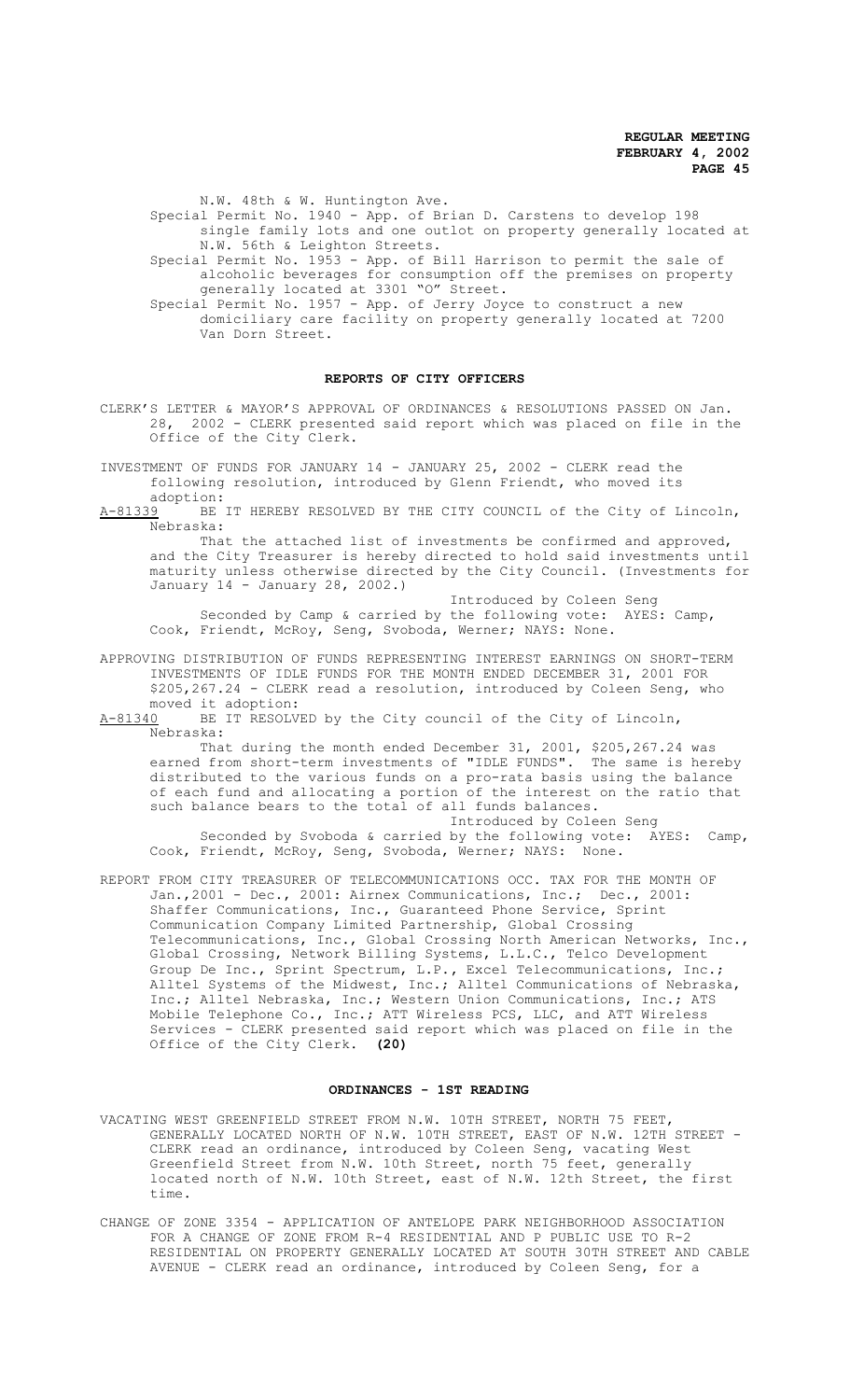Change of Zone 3354 - App. of Antelope Park Neighborhood Association for a change of zone from R-4 Residential and P Public Use to R-2 Residential on property generally located at South 30th Street and Cable Avenue, the first time.

- CHANGE OF ZONE 3352 AMENDING CHAPTER 27.70 OF THE LINCOLN MUNICIPAL CODE TO ADD A NEW SECTION 27.70.060 TO ALLOW THE STORAGE OF VEHICLES FOR SALE IN THE FRONT YARD IN THE H-2, H-3, AND I-2 ZONING DISTRICTS - PRIOR to
- reading:<br>WERNER MOV Moved to refer Bill 02-16 back to the Planning Commission. Seconded by Seng & carried by the following vote: AYES: Camp, Cook, Friendt, McRoy, Seng, Svoboda, Werner; NAYS: None.
- CHANGE OF ZONE 3254 AMENDING TITLE 27, ZONING ORDINANCE, OF THE LINCOLN MUNICIPAL CODE TO CLARIFY DEFINITIONS TO INCLUDE REVISED ELEVATIONS AND VERTICAL DATUM AND TO ADOPT A REVISED AIRPORT ZONING MAP - CLERK read an ordinance, introduced by Coleen Seng, Amending Title 27, Zoning Ordinance of the Lincoln Municipal Code to clarify definitions to include revised elevations and vertical datum and to adopt a revised airport zoning map, the first time.
- CHANGE OF ZONE 3349 APPLICATION OF THE PLANNING DIRECTOR FOR A CHANGE OF ZONE FROM P PUBLIC USE TO R-4 RESIDENTIAL ON PROPERTY GENERALLY LOCATED AT 3023 ARLINGTON AVENUE, EAST OF THE INTERSECTION OF ARLINGTON AVENUE AND JEFFERSON AVENUE - CLERK read an ordinance, introduced by Coleen Seng, for Application of the Planning Director for a Change of Zone from P Public Use to R-4 Residential on property generally located at 3023 Arlington Avenue, east of the intersection of Arlington Avenue and Jefferson Avenue, the first time.
- APPROVING A MULTI-YEAR AGREEMENT BETWEEN THE CITY AND NEBRASKA GAME & PARKS COMMISSION TO ASSIST WITH FUNDING THE HOLMES LAKE RENOVATION PROJECT - CLERK Read an ordinance, introduced by Coleen Seng, approving a multiyear agreement between the City and Nebraska Game & Parks Commission to assist with funding the Holmes Lake Renovation Project, the first time.
- AUTHORIZING AND PROVIDING FOR THE ISSUANCE, SALE, AND DELIVERY OF AN AMOUNT NOT TO EXCEED \$12,000,000.00 FOR THE ANTELOPE VALLEY PROJECT BONDS, SERIES 2002, FOR THE PURPOSE OF PAYING A PORTION OF THE COSTS OF DESIGN AND DEVELOPMENT OF THE ANTELOPE VALLEY PROJECT AS AUTHORIZED BY LB 657 - CLERK Read an ordinance, introduced by Coleen Seng, authorizing and providing for the issuance, sale and delivery of an amount not to exceed \$12,000,000.00 for the Antelope Valley Project Bonds, Series 2002, for the purpose of paying a portion of the costs of design and development of the Antelope Valley Project as authorized by LB 657, the first time.

#### **ORDINANCES - 3RD READING**

**NONE**

#### **MISCELLANEOUS BUSINESS**

#### **PENDING LIST -**

CHANGE OF ZONE 3337 - APPLICATION OF PATRICK MOOBERRY FOR A CHANGE OF ZONE FROM AGR AGRICULTURAL RESIDENTIAL TO R-1 RESIDENTIAL AND R-3 RESIDENTIAL ON PROPERTY GENERALLY LOCATED AT SOUTH 80TH STREET BETWEEN PINE LAKE ROAD AND OLD CHENEY ROAD;

ACCEPTING AND APPROVING THE PRELIMINARY PLAT OF PARKER'S LANDING FOR 115 RESIDENTIAL LOTS AND TWO OUTLOTS, AND WAIVER OF THE DESIGN STANDARDS TO ALLOW SANITARY SEWER TO FLOW OPPOSITE STREET GRADES, ON PROPERTY GENERALLY LOCATED AT SOUTH 80TH STREET BETWEEN PINE LAKE ROAD AND OLD CHENEY ROAD - CLERK requested Bill 02-8 and 02R-4 be removed from pending for action on 2/11/02